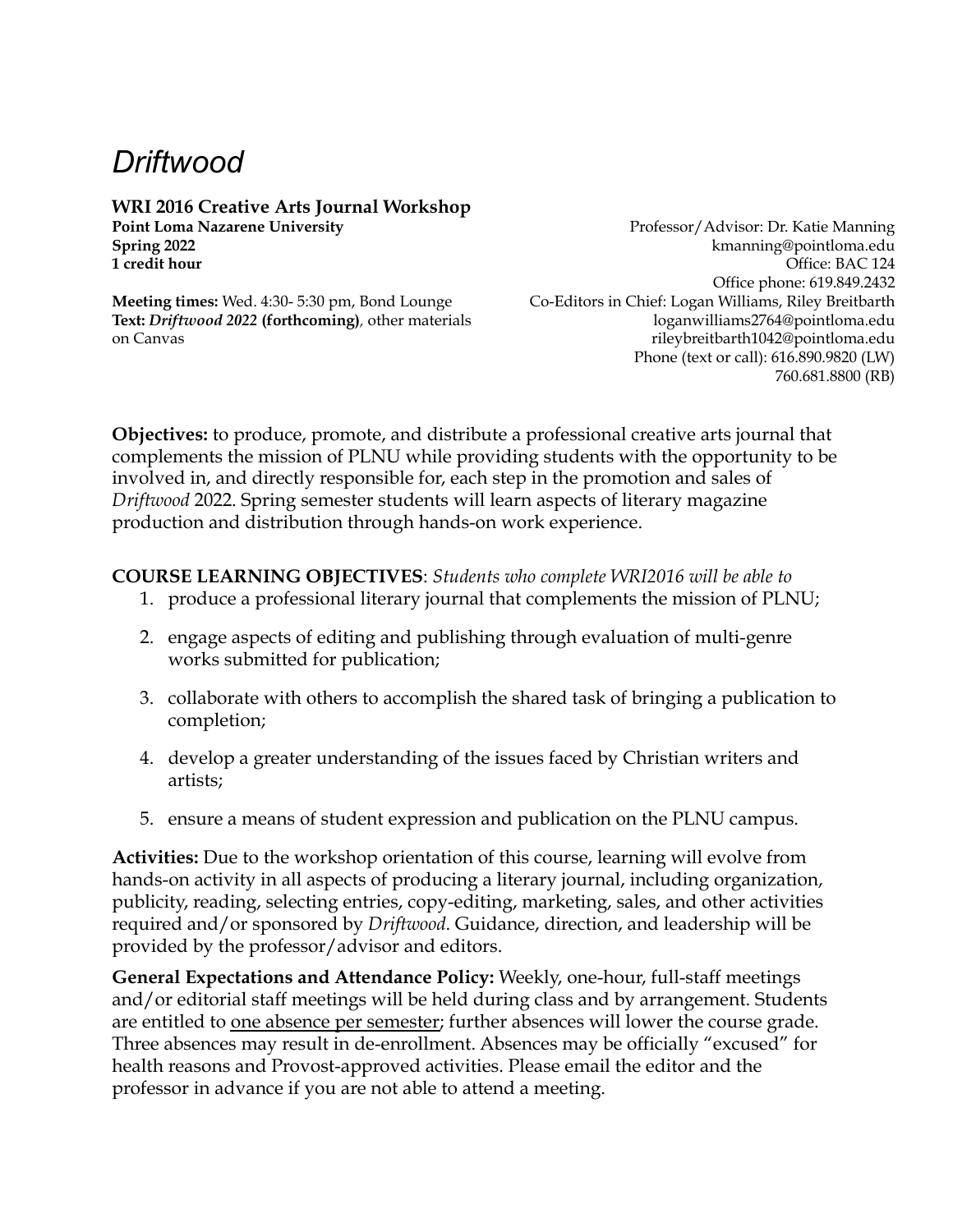**Organizational Flow:** Staff members are responsible for completing assigned tasks on schedule. Innovation and self-motivation at staff level are the keys to the publication's success. Problems and concerns should be reported ASAP to the editors or advisor. Staff need to stay in close regular contact with the editors, who have authority to organize groups, appoint group leaders, assign miscellaneous tasks, schedule meetings, and make policy decisions in consultation with the professor /advisor. The professor /advisor will be responsible for all funds disbursement and course grades and will advise the editors on major policy and organizational decisions.

**Evaluation:** Letter grades will be based on attendance, initiative, participation in staff meetings and outside activities, and completion of assignments. For best results, do all the assignments and attend all sessions.

**Professionalism:** Please exhibit professionalism at all times in class (which may take the form of staff meetings, creative arts series, visiting editor talks, etc.). In short, treat the co-editors and any other presenters as you would want to be treated when you're presenting. Specifically, do no text, email, use social media, read outside materials, do work from other classes or any personal writing while this class is in session. If you don't know what you should be doing, ask an editor. Please do not hold private conversations during class discussions, while the professor or one of the editors is talking to the class, or while someone is asking a question. Avoid doing anything else that is obviously disruptive to other students or distracting to the editors when they are addressing the class.

# **Driftwood Administration and Staff Responsibilities**

- Active sales: table shifts, class announcements, social media, word-of-mouth
- Designing posters for *Driftwood* sales, creative arts series, etc.
- Conducting interviews with people published in *Driftwood* for promotion on social media
- Actively participating in all *Driftwood* meetings and events

**Time commitment: average** of 3 to 6 hours per week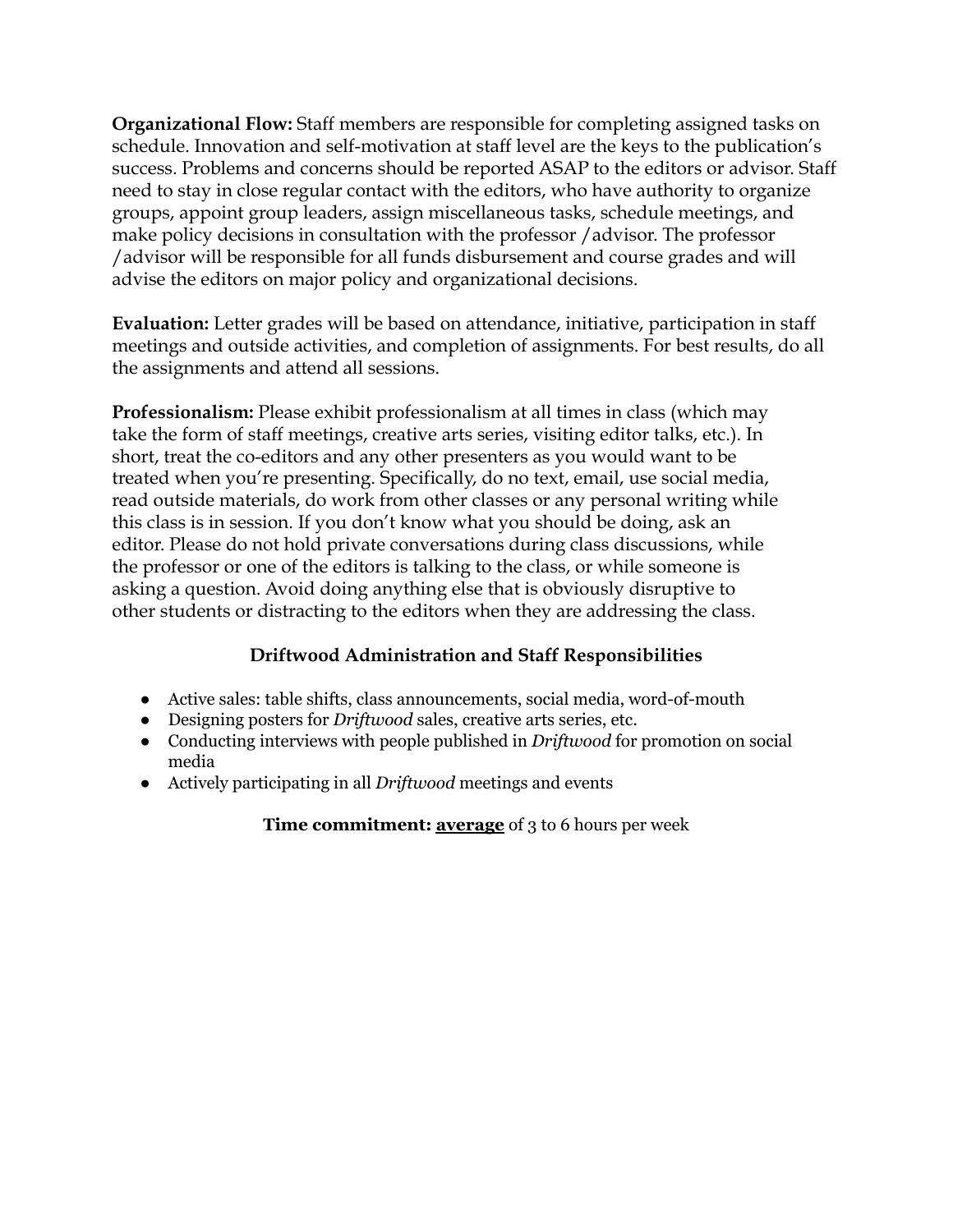# **Driftwood Lesson Plans—***Tentative* **Schedule** Spring 2022

**TBD**: After *Driftwood* copies come in…

- Quality control check (count copies and check for misprints)
- Deliver copies to DBS, judges, ad placers, PLNU admin, & ASB
- Notify all contributors

| Week 1      | Welcome!                                                                               |
|-------------|----------------------------------------------------------------------------------------|
| January 12  | Introductions                                                                          |
|             | Discuss syllabus                                                                       |
|             | Driftwood process                                                                      |
|             |                                                                                        |
|             | Overview for spring: sales, creative arts series, interviews, YouTube videos           |
|             | (For new staff: Intro to Canva)                                                        |
|             |                                                                                        |
| Week 2      | Plan for creative arts series, interviews, and YouTube videos                          |
| January 19  | Editors: Contact contributors & schedule the series                                    |
|             | Staff: Select 2-3 contributors each to interview (3 if any are also on staff) and make |
|             | contact by email                                                                       |
|             |                                                                                        |
|             | DUE: Creative Arts Series promo                                                        |
|             |                                                                                        |
| Week 3      | Finish plans for creative arts series                                                  |
|             |                                                                                        |
| January 26  | Begin plans for sales (caf/lane, Homecoming, Symposium, etc.)                          |
|             | DUE: Sales ads                                                                         |
|             |                                                                                        |
| Week 4      | DUE: First interviews                                                                  |
| February 2  | Prepare for distribution and sales logistics                                           |
|             |                                                                                        |
| Week 5      | *Host the Driftwood Creative Arts Series*                                              |
| February 9  |                                                                                        |
|             |                                                                                        |
| Week 6      | Discuss series: plans, changes, etc.                                                   |
| February 16 | Plan for Homecoming & Symposium sales                                                  |
|             | (table décor, schedules, etc.)                                                         |
|             |                                                                                        |
|             | *Saturday: complete Homecoming sales shifts!                                           |
|             |                                                                                        |
| Week 7      | Attend Writer's Symposium Events                                                       |
| February 23 | (especially Driftwood Short Film Festival!)                                            |
|             |                                                                                        |
|             | *Complete Symposium sales shifts all week!                                             |
|             |                                                                                        |
| Week 8      | DUE: Second (& third) interviews                                                       |
|             |                                                                                        |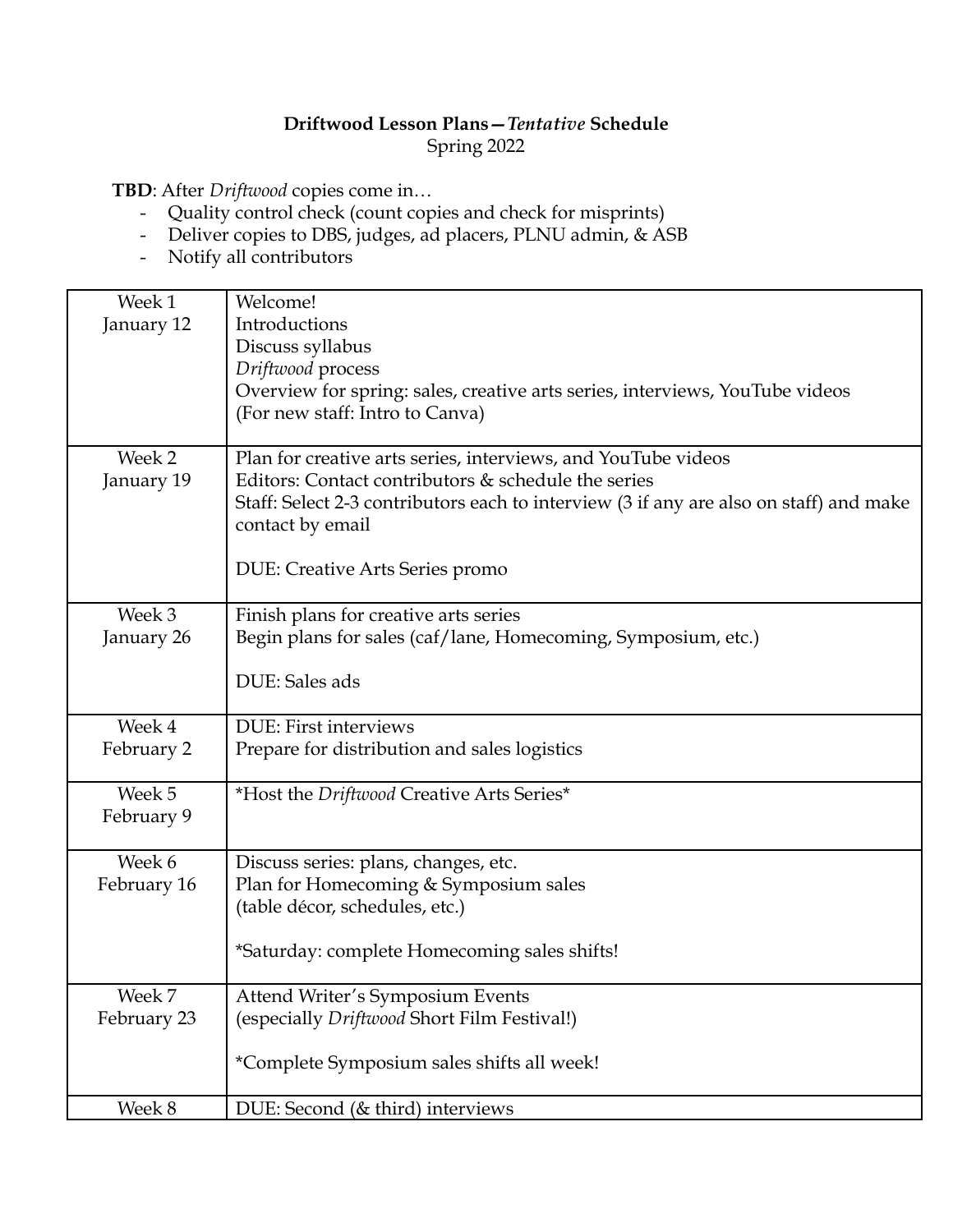| March 2                           | Sales!                                                                                                                                                   |
|-----------------------------------|----------------------------------------------------------------------------------------------------------------------------------------------------------|
| Week 9<br>March 9                 | <b>SPRING BREAK!</b>                                                                                                                                     |
| Week 10<br>March 16               | Begin brainstorming for next year!<br>(2021-2022 editor applications due!)<br>Sales!                                                                     |
| Week 11<br>March 23<br>(K at AWP) | Discuss series: plan for final two events<br>Discuss sales: brainstorm, course correct<br>DUE: Active sales check-in                                     |
| Week 12<br>March 30               | *Host the Driftwood Creative Arts Series*<br>Sales!                                                                                                      |
| Week 13<br>April 6                | Visiting Editor<br>Discuss larger world of publishing                                                                                                    |
| Week 14<br>April 13               | <b>EASTER BREAK!</b>                                                                                                                                     |
| Week 15<br>April 20               | *Host the Driftwood Creative Arts Series*                                                                                                                |
| Week 16<br>April 27               | Wrap up business<br>De-brief<br><b>Staff Celebration!</b>                                                                                                |
| Week 17<br>May 4                  | No Meeting<br>Final Exam: Email your fav Driftwood contributors to tell them what you love<br>about their work. You'll make their finals week better. <3 |

# **IMPORTANT STATEMENTS FROM PLNU AND LJWL**

# **COURSE DESCRIPTION**

Hands-on production of PLNU's literary magazine, from theme to finished product. Open to all students. JRN 2015, WRI2016, JRN 2017, JRN 2018 and COM 2075 may be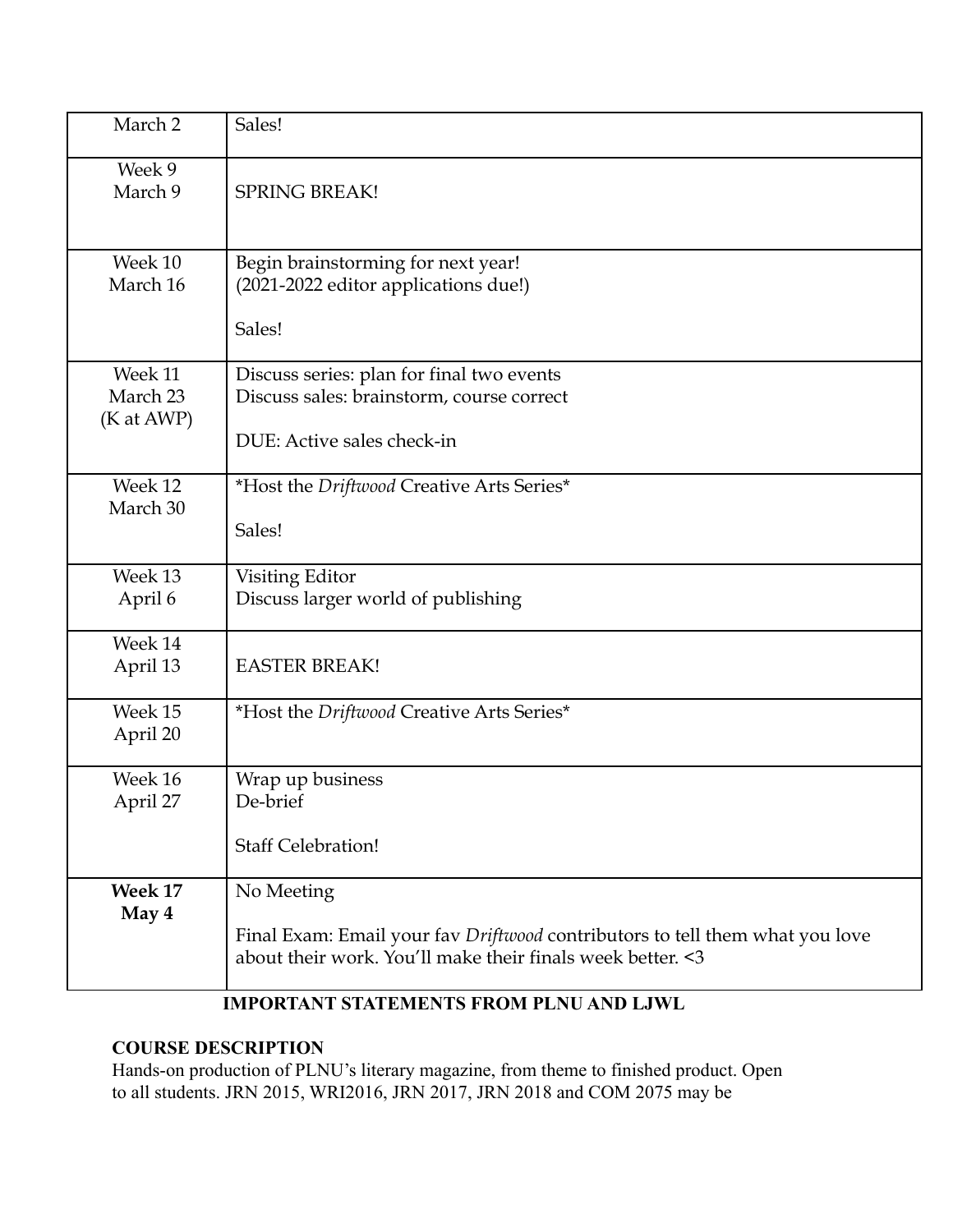repeated up to a combined total of eight units.

Prerequisite(s): Fulfillment of the College Composition requirement.

#### **WRITING PROGRAM LEARNING OUTCOMES**

*Students who complete the WRITING program will be able to:*

1. apply artistry and advanced skills in various forms and genres of writing.

2. demonstrate knowledge of the conventions and terminology of various forms and genres of writing.

3. engage in writing and editorial processes in a professional environment.

4. present written work to live audiences, demonstrating strategies for audience engagement and oral communication.

#### **PLNU Mission Statement**

Point Loma Nazarene University exists to provide higher education in a vital Christian community where minds are engaged and challenged, character is modeled and formed, and service becomes an expression of faith. Being of Wesleyan heritage, we aspire to be a learning community where grace is foundational, truth is pursued, and holiness is a way of life.

**LJWL Department Mission Statement:** Welcome to the Department of Literature, Journalism, Writing, and Languages. Embodying the core values of a Christian liberal arts education in the Wesleyan theological tradition, and focusing on the power of language and story to shape us and our world, the LJWL Department and programs will provide students with knowledge, skills, and experiences to equip them to understand, interpret, analyze, evaluate, and create texts as linguistic and/or artistic expressions of diverse human experiences. We value reading, writing, researching, speaking, and discussing as profound means of participating in the redemptive work of God in all of creation. The following document will provide you with the information sources and information guidelines to University and Departmental policies that apply to all courses taken in this Department.

#### **Final Examination Policy**

Successful completion of this class requires taking the final examination **on its scheduled day**. The final examination schedule is posted on the Class [Schedules](http://www.pointloma.edu/experience/academics/class-schedules) site. No requests for early examinations or alternative days will be approved.

#### **PLNU Copyright Policy**

Point Loma Nazarene University, as a non-profit educational institution, is entitled by law to use materials protected by the US Copyright Act for classroom education. Any use of those materials outside the class may violate the law.